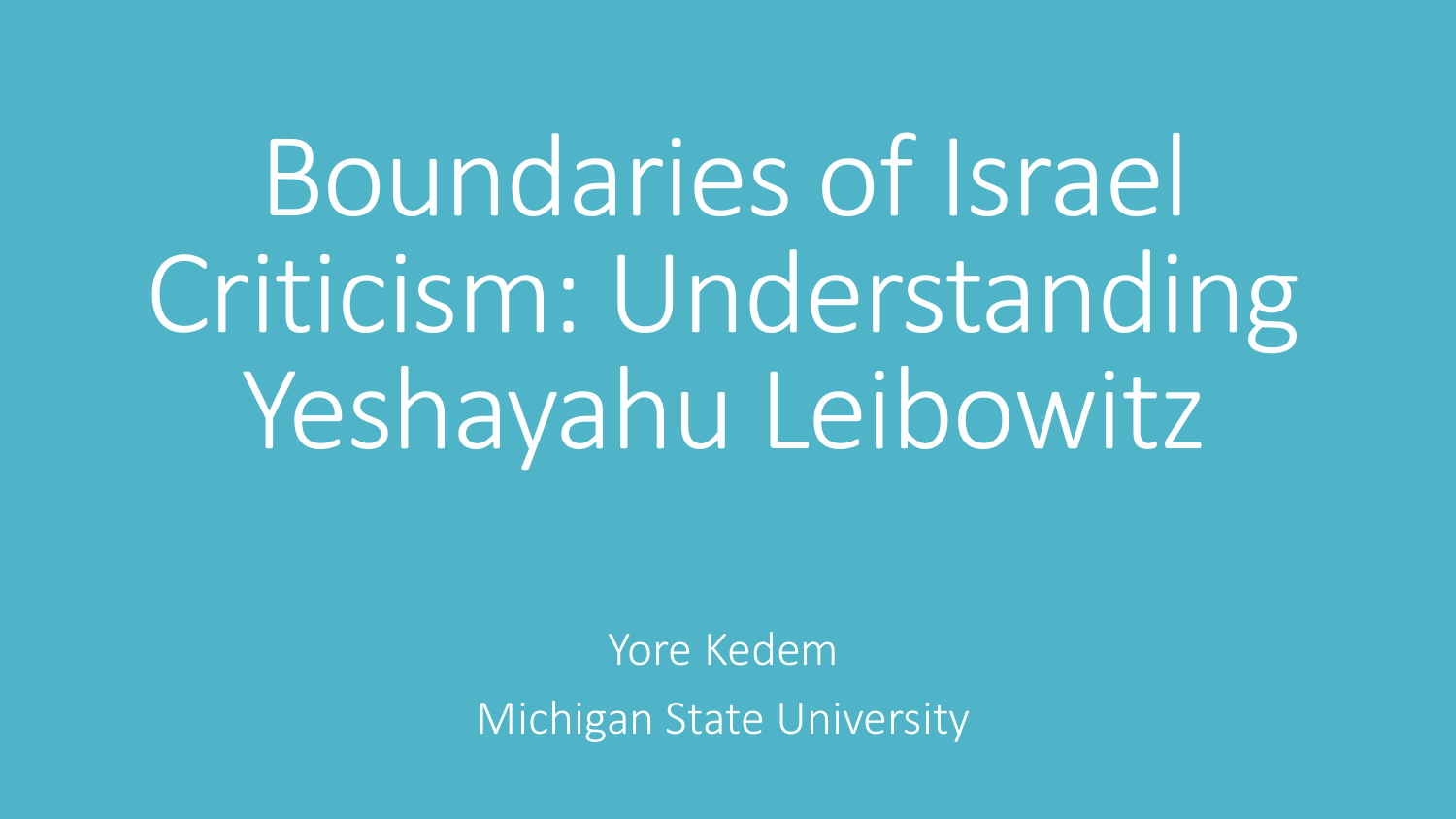# Biography

•Born in Riga, 1903, died in Jerusalem, 1994

- •Ph.D in Chemistry, MD (never practiced)
- •Taught at Hebrew University for nearly six decades, with a distinguished career in biochemistry
- •Published on bio-chemistry, history and philosophy of science, general philosophy, Jewish thought, and politics

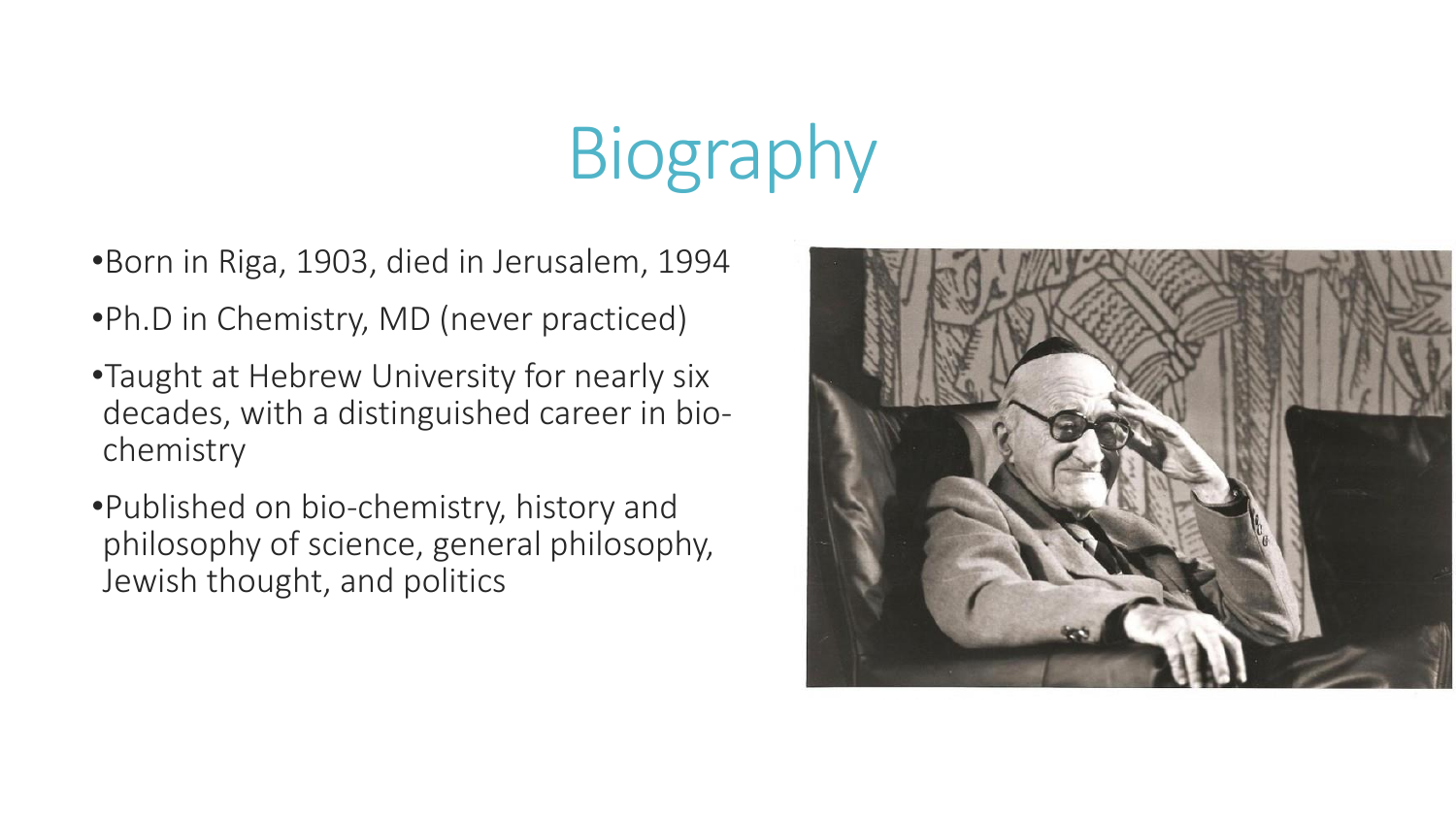### Israel Criticism

Circa 1948, a strong critic of Ben Gurion

- *Use of Bible to justify military action*
- *Not separating religion and State*

In 1953, criticized military aggressions in "After Qibya"

- *Pointed out that before having a state, Jews could indulge in escapism, didn't need to deal with moral consequences of violent action by Jews*
- *Having a state calls for acting upon values, not only suffering because of them*
- *Elevating a people and a homeland's security to a holy status, justifies punitive action like the Qibya, and therefore corrupts*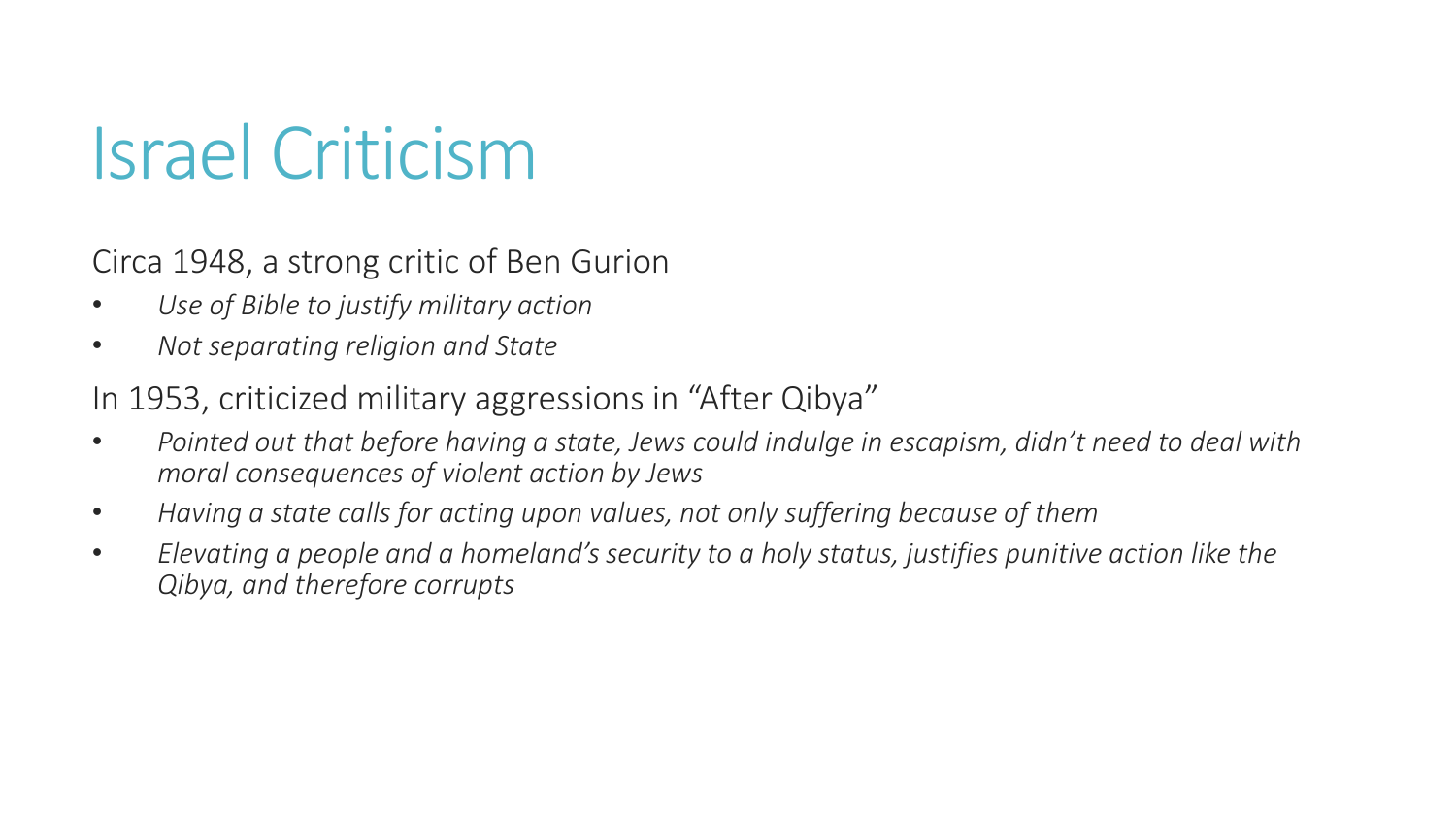### Israel Criticism

After the Six Day War

- *Was one of the first public figures to call for a complete withdrawal from the occupied territories*
- *Compared post-war militarism to nationalism in Britain, Germany, and Japan during WW2*
- *Went against messianic notions post-war in Religious-Zionist movement*
- *Diskotel*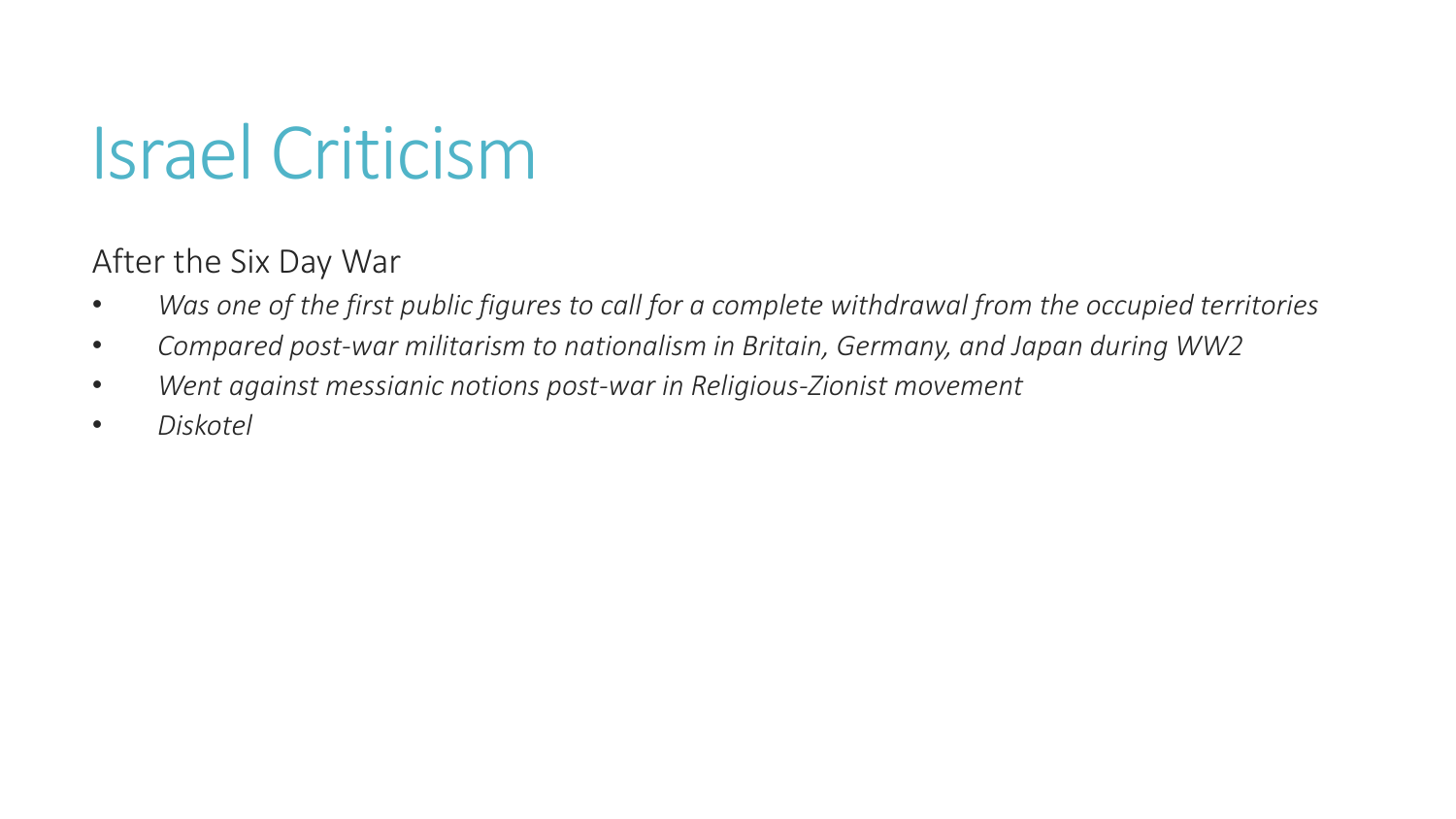## Israel Criticism

In 1980's and 1990's appeared regularly on television

<https://www.youtube.com/watch?v=ZQNd4Vinfks>

During the Lebanon War and the Intifada called for conscientious objection to service in the occupied territories

- *Claimed that the violent right in Israeli society are Judeo-Nazis*
- *Given the Israel award, but declined in 1993*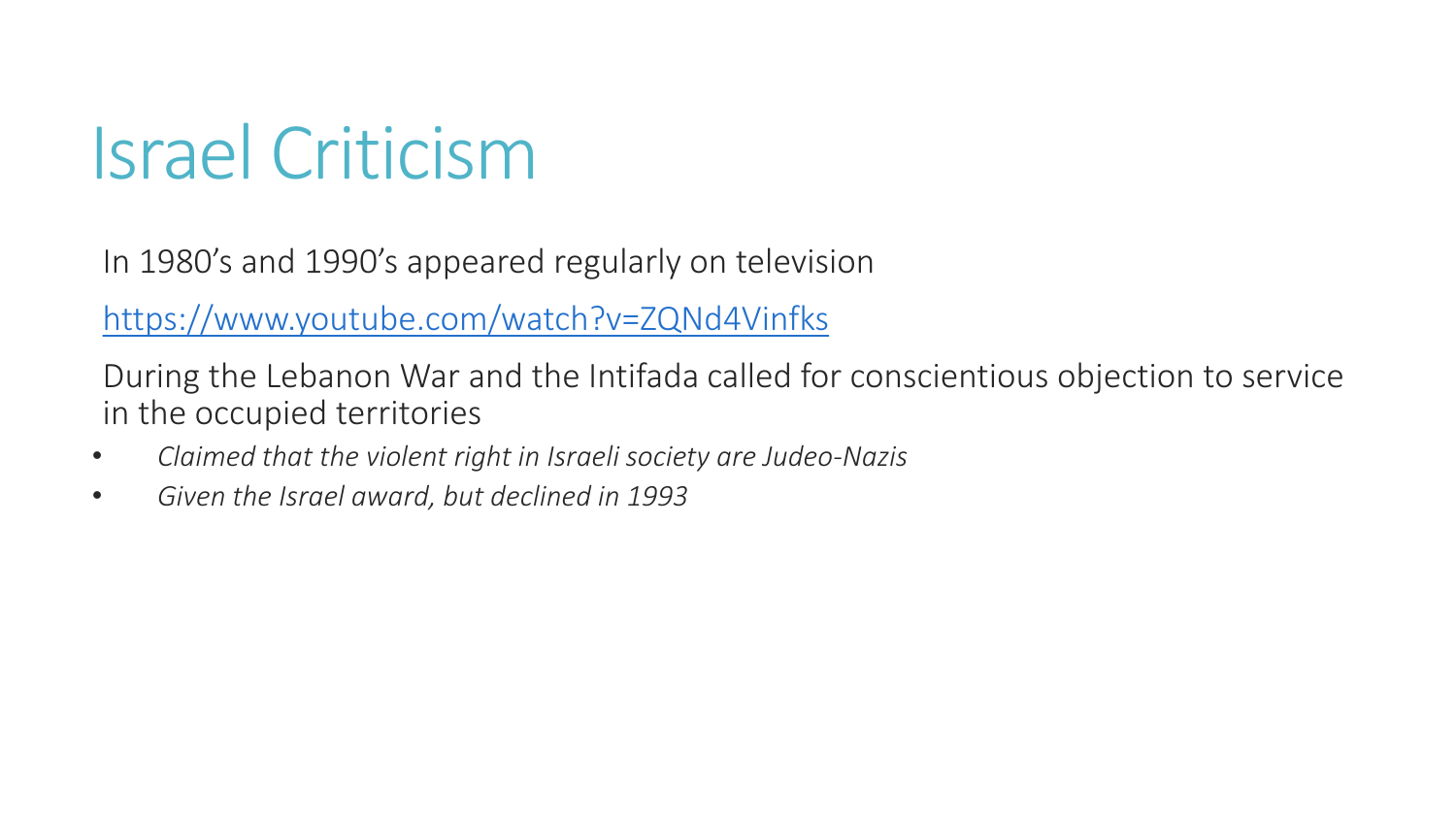### Principles of Leibowitz Criticism

- •Concerns about the integrity of Jewish religion
- •Militarism in the Jewish State corrupts the State
- •Combining religion and nationalism will corrupt both
- •Deep and serious care and concern for the existence of the Jewish State
- •Criticizing to bring change and protect the State from the within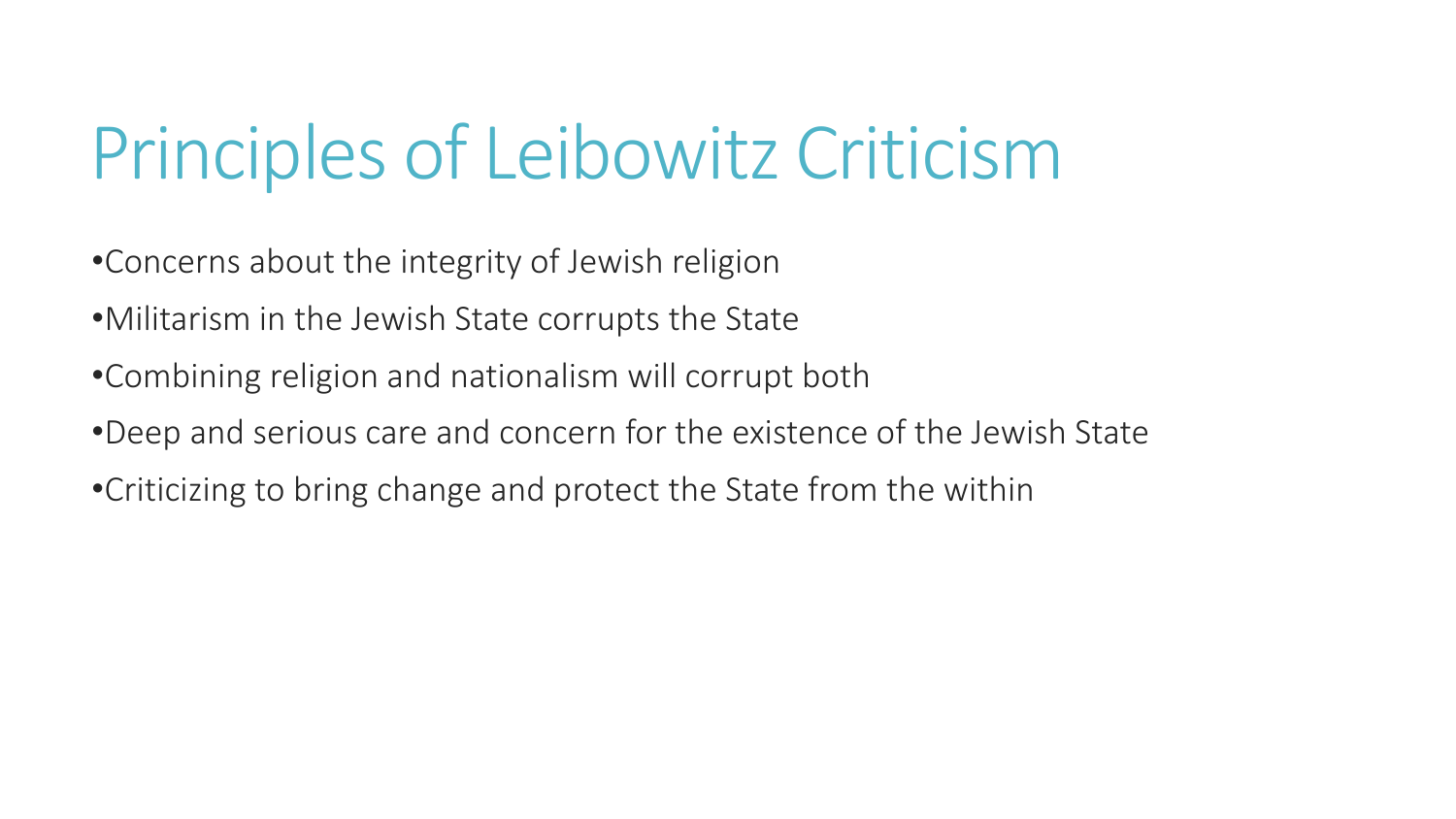## A Prophet of the Apocalypse?

Deterioration of the Jewish people

Lose the Jewish majority state due to the occupation

Lose the democratic nature of the state

Disintegration of Religious Zionism and eventual conversion

Boycott of Israel by the international community

Disconnect between Israel and the Jewish diaspora